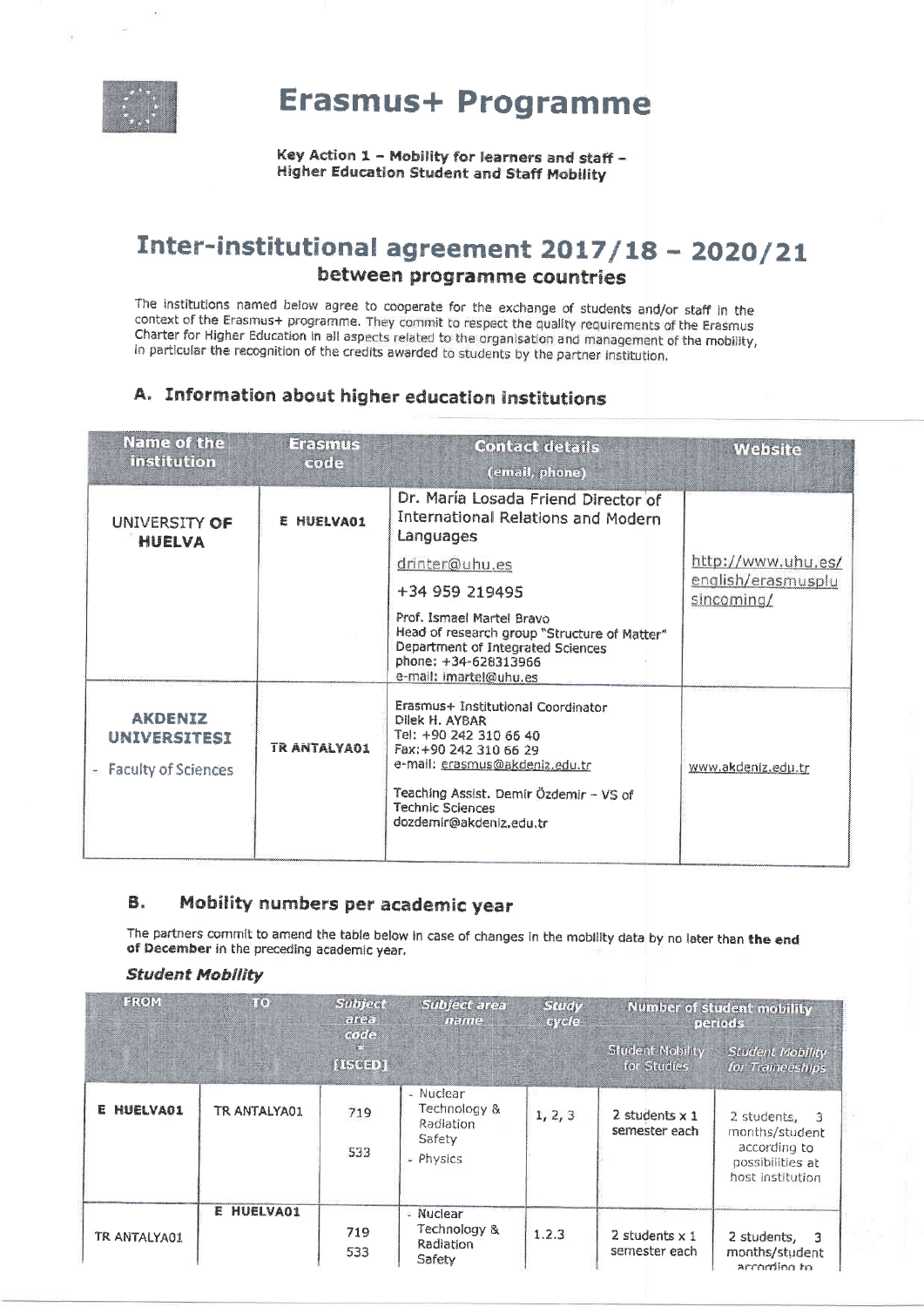| Physics                  | controlled the second control<br>possibilities at<br>host institution |
|--------------------------|-----------------------------------------------------------------------|
| <b>LEADY ENGINEERING</b> |                                                                       |

#### **Staff Mobility for Teaching**

| <b>FROM</b><br>$\overline{1}$ (0) |               | <b>Subject</b><br><b>Subject area</b><br>area |                                              | <b>Number of staff mobility periods</b> |                         |  |
|-----------------------------------|---------------|-----------------------------------------------|----------------------------------------------|-----------------------------------------|-------------------------|--|
|                                   | code<br>E 200 | name                                          | <b>Staff Mobility for</b><br><b>Teaching</b> | <b>Staff Mobility for</b><br>Ттаннпа    |                         |  |
| <b>HUELVA01</b><br>ε              | TR ANTALYA01  | 533                                           | - Physics                                    | 2 persons, 5 days/staff                 | 1 persons, 5 days/staff |  |
| TR ANTALYA01                      | E HUELVA01    | 533                                           | - Physics                                    | 2 persons, 5 days/staff                 | 1 persons, 5 days/staff |  |

## C. Recommended language skills

The sending institution, following agreement with the receiving institution, is responsible for providing support to its nominated candidates so that they can have the recommended language skills at the start of the study or teaching period:

| Receiving<br>institution | <b>Optional:</b><br>Language<br><b>Subject</b><br>o i<br>area<br><b>ITISTING</b> |         | Language<br>(1)<br>instruc- | <b>Recommended language of</b><br>instruction level |                                       |
|--------------------------|----------------------------------------------------------------------------------|---------|-----------------------------|-----------------------------------------------------|---------------------------------------|
| [Erasmus code]           |                                                                                  | tron i  | tion <sub>2</sub>           | <b>Student Mobility</b><br>for Studies              | <b>Staff Mobility for</b><br>Teaching |
|                          |                                                                                  |         |                             | [Minimum<br>recommended level.<br>511               | [Minimum]<br>recommended level<br>BZ  |
| <b>E HUELVAO1</b>        | TR ANTALYA01                                                                     | Spanish | English                     | <b>B1</b>                                           | <b>B2</b>                             |
| TR ANTALYA01             | <b>HUELVA01</b><br>E                                                             | Turkish | English                     | <b>B1</b>                                           | <b>B2</b>                             |

For more details on the language of instruction recommendations, see the course catalogue of each institution.

## D. Additional requirements

E HUELVA01 : The University of Huelva welcomes students and staff with disabilities as long as the IO is sure that the necessary requirements can be met in Huelva. The International Office would need to be made aware of this as early as possible prior to the mobility period in order to prepare for the visit/exchange period.

TR ANTALYA 01: http://erasmus.akdeniz.edu.tr/frequently-asked-questions

## E. Calendar

1. Applications/information on nominated students must reach the receiving institution by:

<sup>&</sup>lt;sup>1</sup>For an easier and consistent understanding of language requirements, use of the Common European Framework of Reference for Languages (CEFR) is recommended see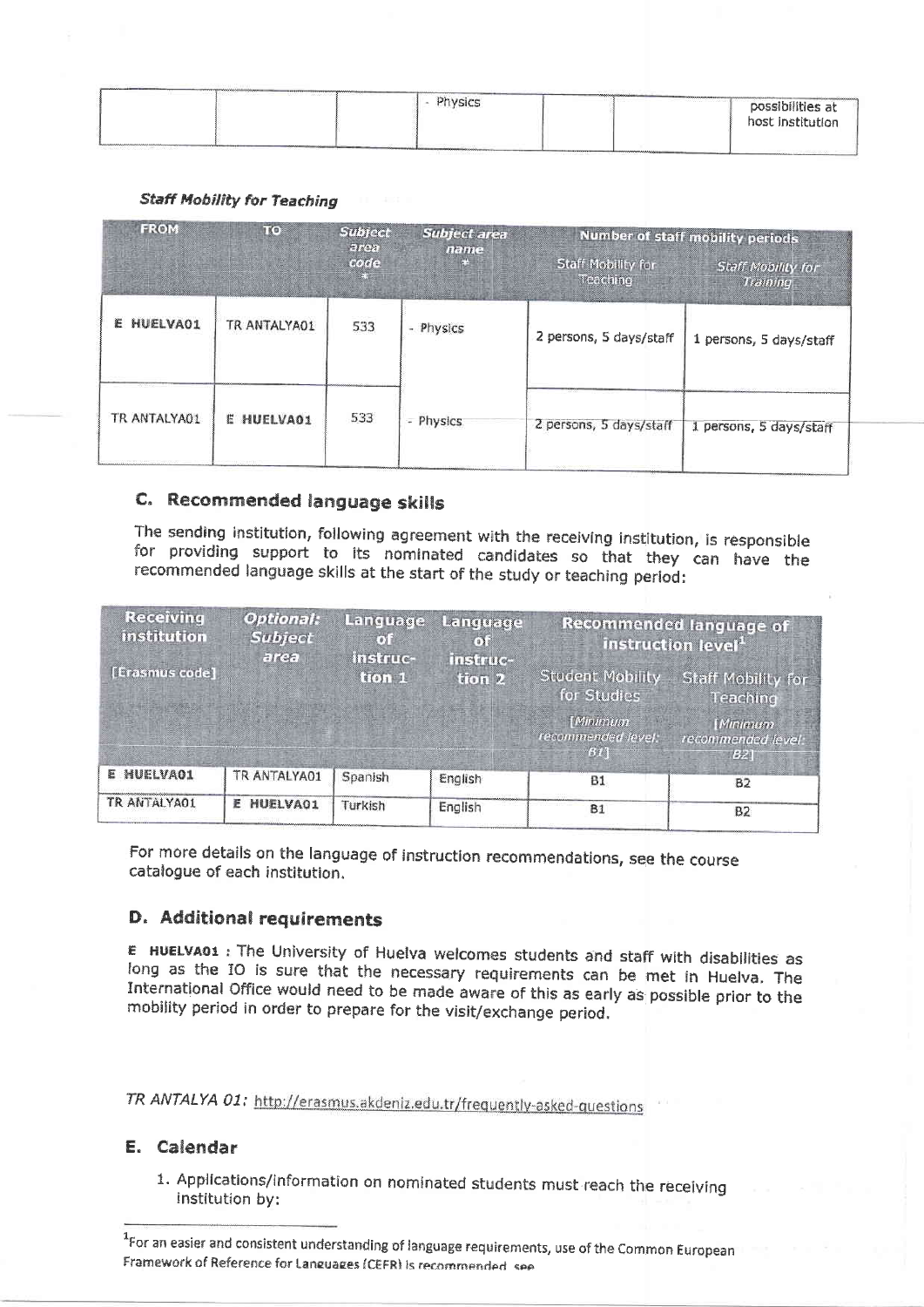| <b>Receiving institution</b><br>[Erasmus code] | <b>Autumn term</b><br>[month]        | <b>Spring term</b><br>[month]           |
|------------------------------------------------|--------------------------------------|-----------------------------------------|
| E HUELVA01                                     | Nominations 15/6<br>Applications 1/7 | Nominations 15/11<br>Applications 30/11 |
| TR ANTALYA01                                   | 20 August                            | 20 December                             |

- 2. The receiving institution will send its decision within 6 weeks after the deadline.
- 3. A Transcript of Records will be issued by the receiving institution no later than 5 weeks after the assessment period has finished at the receiving HEI. [It should normally not exceed five weeks according to the Erasmus Charter for Higher Education guidelines]
- 4. Termination of the agreement

A notice of at least one academic year should be given. This means that a unilateral decision to discontinue the exchanges notified to the other party by 1 September 20XX will only take effect as of 1 September 20XX+1. The termination clauses must include the following disclaimer: "Neither the European Commission nor the National Agencies can be held responsible in case of a conflict."

## F. Information

F HUELVA01: io/Traslation%20of%20Terms.doc http://correo2.uhu.es/listas/d\_read/socios-

## 1. Grading systems of the institutions

### TR ANTALYAO1

| <b>ECTS</b> Grade<br>% of successful students<br>normally achieving the<br>grade |                                                           | Definition                                                      |
|----------------------------------------------------------------------------------|-----------------------------------------------------------|-----------------------------------------------------------------|
| A                                                                                | 10                                                        | EXCELLENT - outstanding performance with only minor errors      |
| B                                                                                | 25                                                        | VERY GOOD - above the average standard but with some errors     |
| $\mathcal{C}$                                                                    | 30                                                        | GOOD - generally sound work with a number of notable errors     |
| D                                                                                | 25                                                        | SATISFACTORY - fair but with significant shortcomings           |
| E                                                                                | 10<br>SUFFICIENT - performance meets the minimum criteria |                                                                 |
| FX                                                                               |                                                           | FAIL - some more work required before the credit can be awarded |
| F                                                                                |                                                           | FAIL - considerable further work is required                    |

#### 2. Visa

The sending and receiving institutions will provide assistance, when required, in securing visas for incoming and outbound mobile participants, according to the requirements of the Erasmus Charter for Higher Education.

Information and assistance can be provided by the following contact points and information sources:

| Institution                     | <b>Contact details</b> | <b>Website for information</b> |
|---------------------------------|------------------------|--------------------------------|
| <b>ITABSmus</b><br>のまいさいてん アーミー | (email, phone)         |                                |